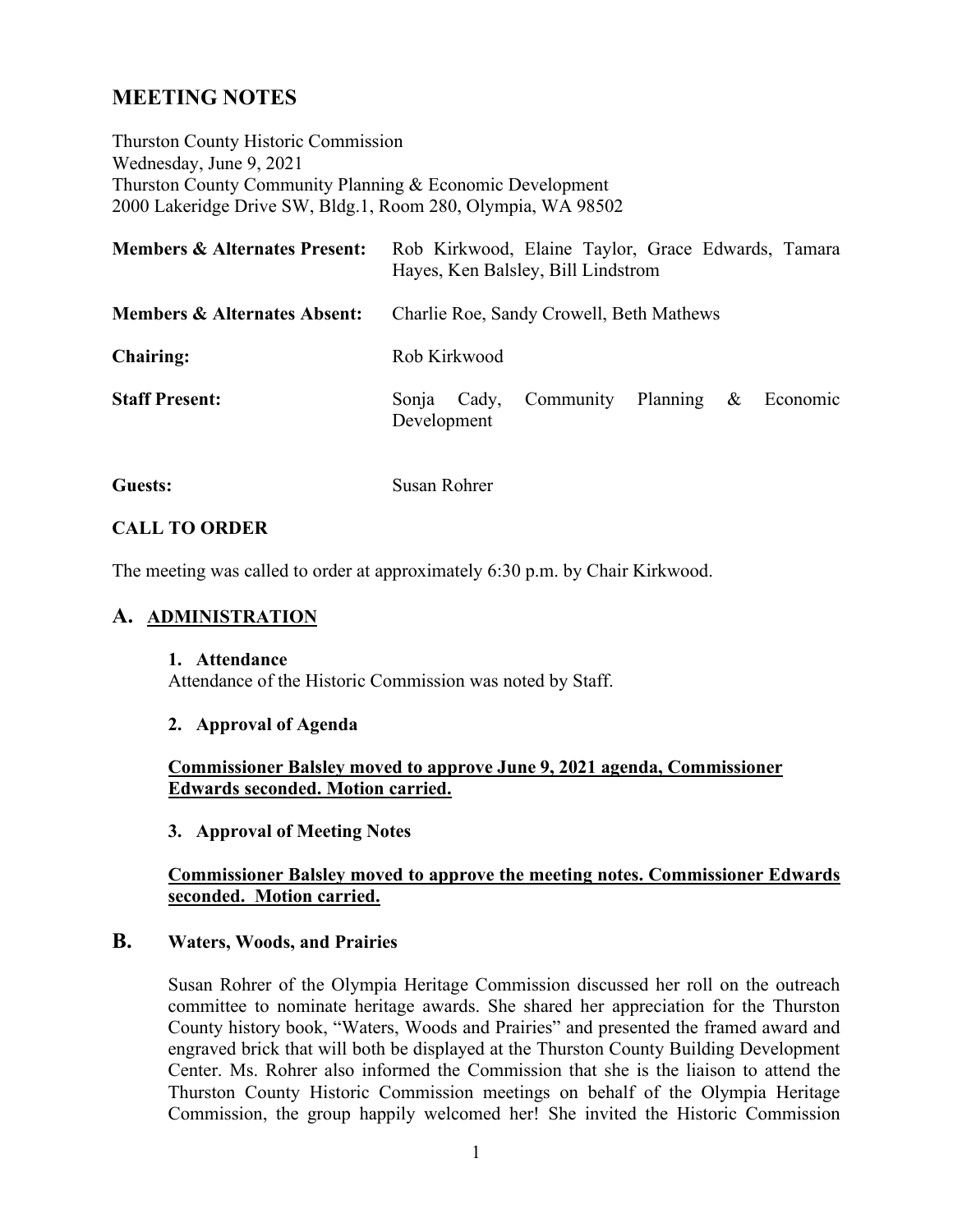members to attend the Olympia Heritage Commission meetings on the third Wednesday of each month.

Staff updated the Commission on the progress of the second printing of the history book. The photo permissions have been purchased for reprinting. The Olympia Historical Society & Bigelow House Museum confirmed that they would like to distribute the proposed quantity of books of 750. The contract needs to be finalized and approved by the BoCC prior to a second printing.

## **C. RAC Interpretive Panels**

Commissioner Kirkwood has been requesting the plans of the kiosk from the Port Olympia and put in a public record request as well. Worst case scenario, Commissioner Kirkwood will draw up the plans himself. The subcommittee plans on meeting prior to the next Historic Commission meeting to dial in a budget and proposal.

## **D. Recruiting Members**

The Historic Commission took this time to welcome the newest Commission member, Tamara Hayes! Commissioner Hayes gave a brief introduction of herself and experiences.

Commissioner Taylor has compiled a list of contacts at local colleges to reach out to about promoting the three remaining vacancies on the Historic Commission. She added that she believes using social media will have a broader reach for advertising and can be used to target people with interests in history. Commissioner Hayes suggested having public events to have face to face discussions to bring promote the Historic Commission. Staff will inquire whether the Historic Commission can have its own Facebook page. The County PR office will be advertising the vacancies in the weekly newsletter and on social media as well.

## **E. September/October Summit**

Commissioners Kirkwood met with the owner of the Oyster House in downtown Olympia, and they are interested in hosting the Joint Summit meeting. It is a nice location that fits in with the maritime theme and can accommodate 50 people. Ms. Rohrer shared her enthusiasm about the summit and will bring the information back to the Olympia Heritage Commission to spread the word. Ms. Rohrer asked if the Historic Commission had contacted the Washington Trust for Historic Preservation about their community outreach? Commissioner Kirkwood had spoken with them and they have offered to send a speaker. He would also like to have Chuck Fowler involved. Commissioner Hayes stated that the first priority is to schedule a speaker so that a date can be officially scheduled. Commissioner Kirkwood will work on scheduling the speaker and locking in the date.

## **F. Plaques**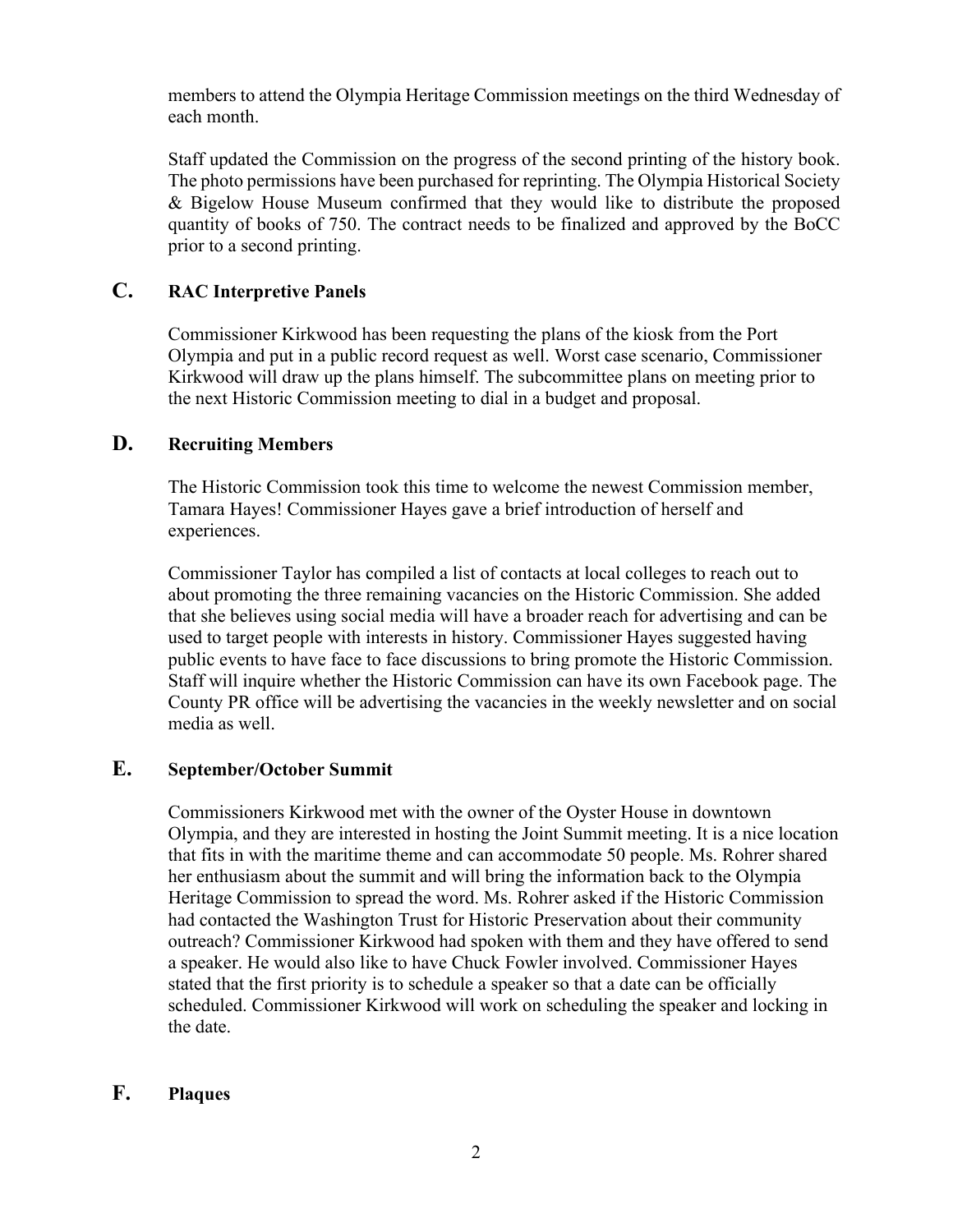Staff shared that they had met with the County attorney and he agreed that historic bronze plaques are eligible for historic preservation funds. Staff suggested the Historic Commission create a subcommittee to create a program for issuing the bronze plaques. The program will need to state how to apply for a plaque, and what criteria need to be met. The Commission had a few questions that staff will research.

## **G. Poncin Estate Art Gallery Application Review**

Staff was routed an application for a property listed on the Historic Register as the Poncin Estate Art Gallery. The proposed project would not affect the existing residents, but Commissioner Kirkwood suggested the subcommittee review the site. Staff contacted the applicant and property owner to schedule a site visit and have not received a response at this time.

## **H. Barn Documentation Project**

Staff received an inquiry from the public about placement on the Thurston County Historic Barn Project. It appeared to staff that this project had not been worked on in quite some time. Staff referred the inquirer to the DAHP Historic Barn Register, Michael Houser, the contact for the program. Ms. Rohrer shared her knowledge of the State Historic Barn Register and stated that the role of the local historic groups is to educate and encourage the barn owners to preserve the structures and provide information on funding and resources. She also shared that DAHP has a grant program to help barn owners with restoration projects. The Washington Trust maintains a registry of Historic Barns and there is funding that is run through the trust, DAHP oversees that funding.

Michael Houser and the new CLG coordinator, Michelle Thompson, will be attending the July 14th Historic Commission meeting to give a training session.

## **I. Subcommittee Updates**

The Commission discussed the following projects:

- $\Box$  Outreach Committee- discussed earlier
- $\Box$  Historic Resources- discussed earlier
- $\Box$  Interpretive- discussed earlier

## **J. Staff Updates**

There were no staff updates.

## **K. Other Business**

• Commissioner Kirkwood requested business cards for Historic Commission members.